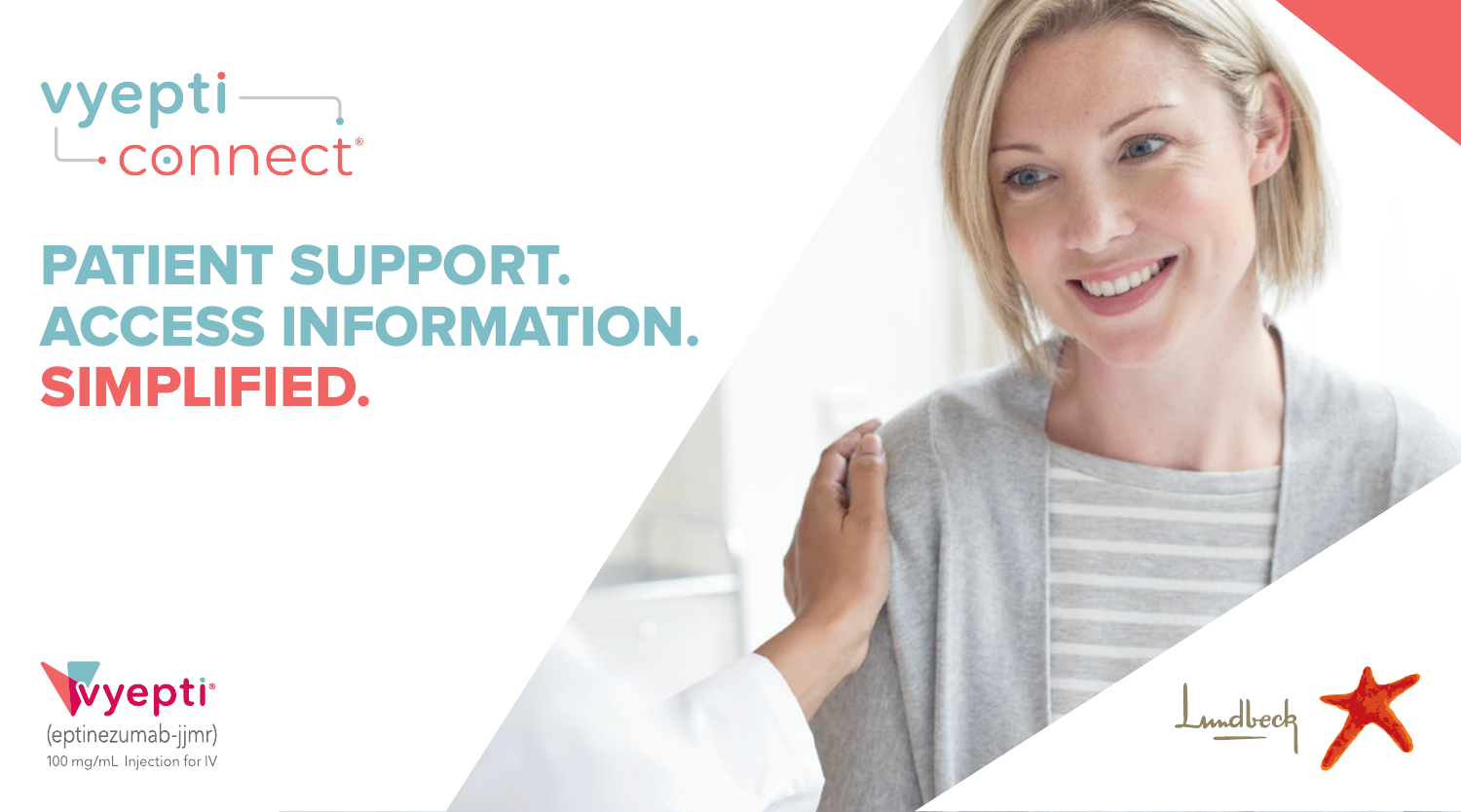### **Overview**

# PATIENT SUPPORT. ACCESS INFORMATION. SIMPLIFIED.

### **Complete the VYEPTI CONNECT® enrollment form to get started.**

VYEPTI CONNECT is an available program that offers access support, specialty pharmacy and site-of-care prescription coordination, copay assistance, and education around VYEPTI® (eptinezumab-jjmr) to eligible enrolled patients. It's a program designed by experts who understand the information and assistance that can be helpful to patients accessing VYEPTI.

Once you've enrolled a patient, there's a team ready to provide support.

- **• VYEPTI CONNECT Liaison:** Provides assistance across all parts of the program
- **• Field Reimbursement Specialist:** Available for accessspecific questions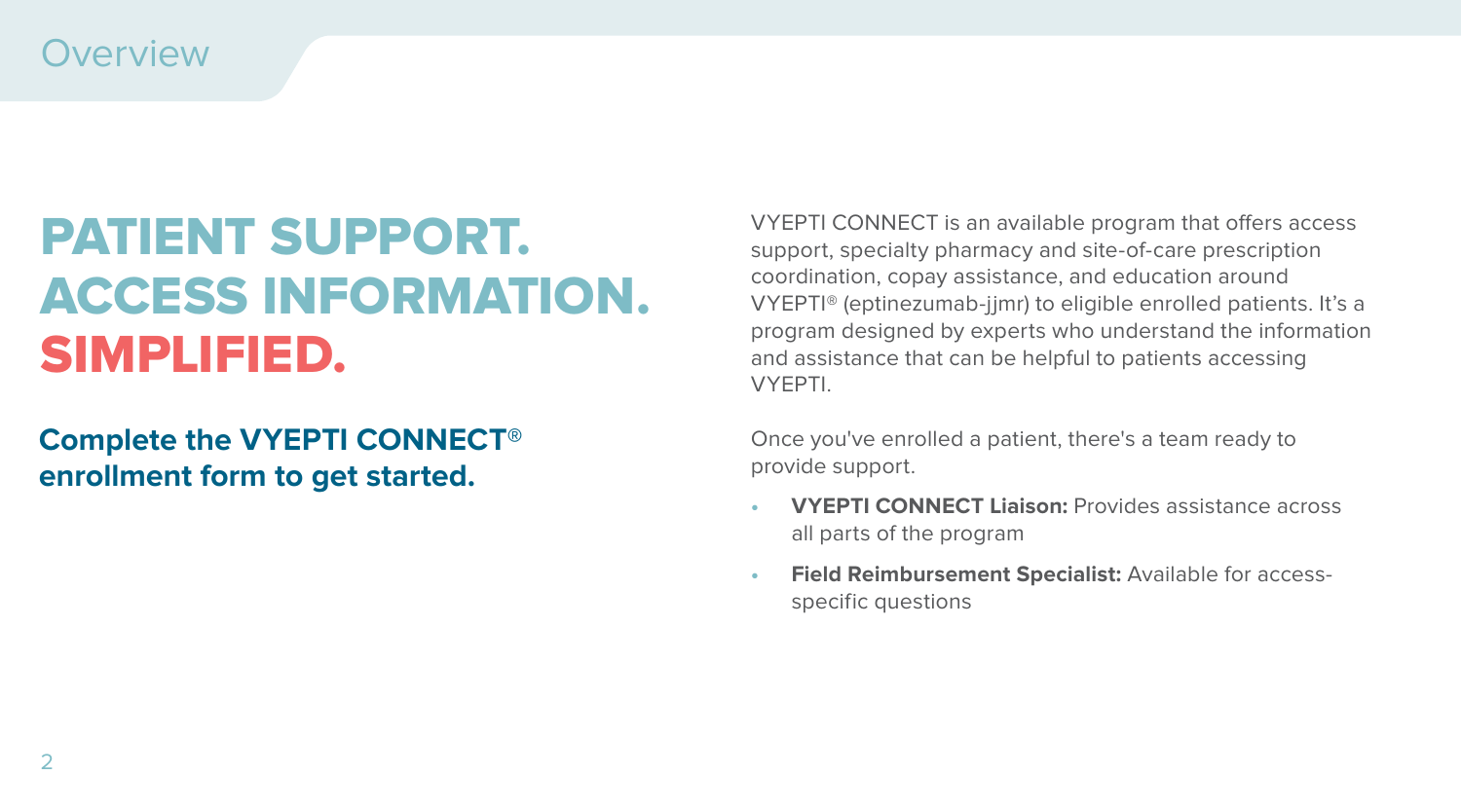



**[Read more](#page-3-0)**

## SUPPORTING PATIENT ACCESS, STEP BY STEP



#### **ACCESS INFORMATION**

Benefits investigation, prior authorization (PA) support, appeals support



### **COPAY ASSISTANCE** For eligible commercially insured patients



#### **TREATMENT SUPPORT**

Specialty pharmacy and alternate site-ofcare prescription coordination, infusion center locator, infusion reminders



### **NURSING SUPPORT** Helpful information from registered nurses, access to resources, appointment reminders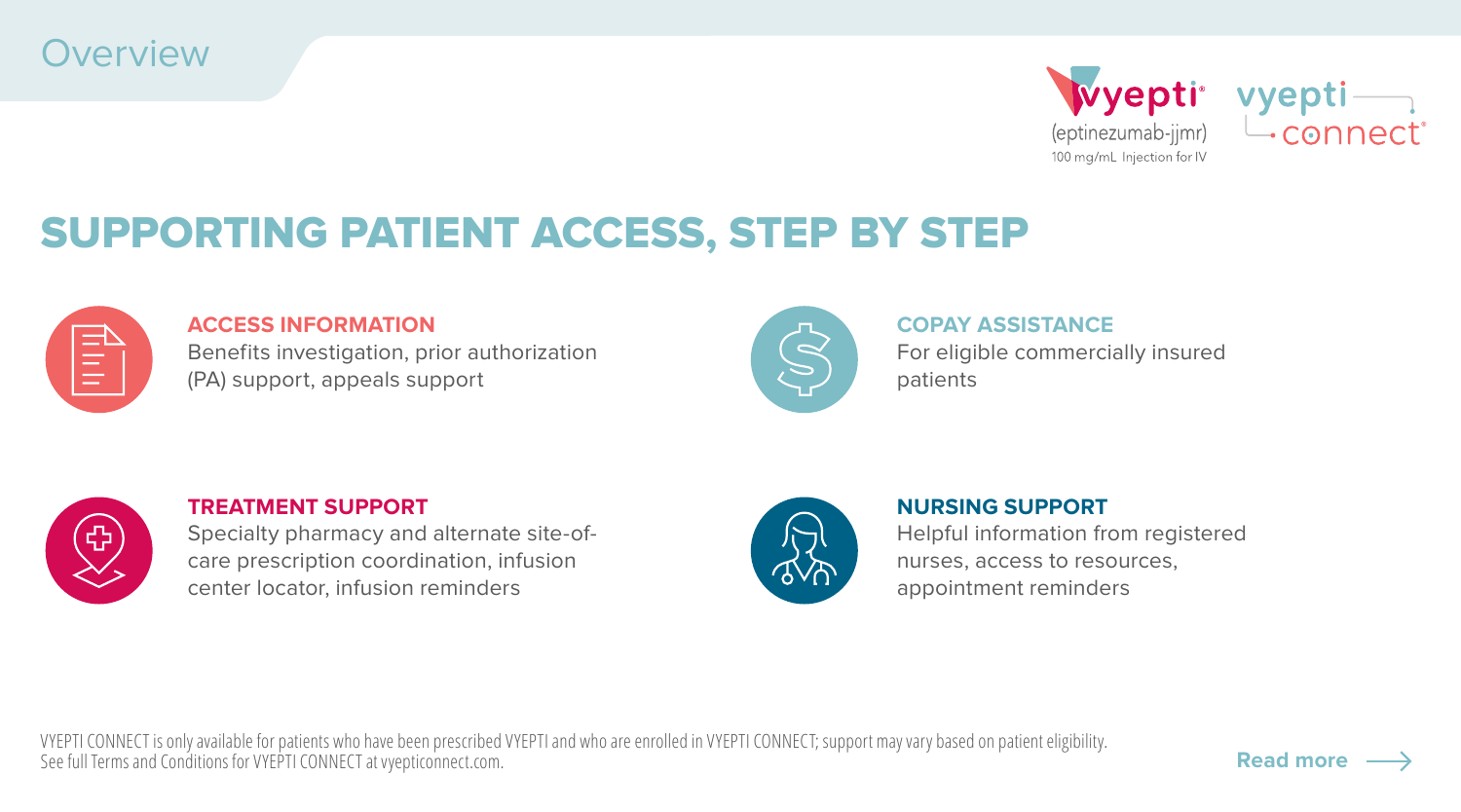<span id="page-3-0"></span>

## PATIENT ACCESS SUPPORT

Information can be essential to working with each individual patient's payer. Case by case, VYEPTI CONNECT brings expertise and focus to help support patient access to treatment.

**Complete the enrollment form and fax it to VYEPTI CONNECT at 1-866-868-7071.**

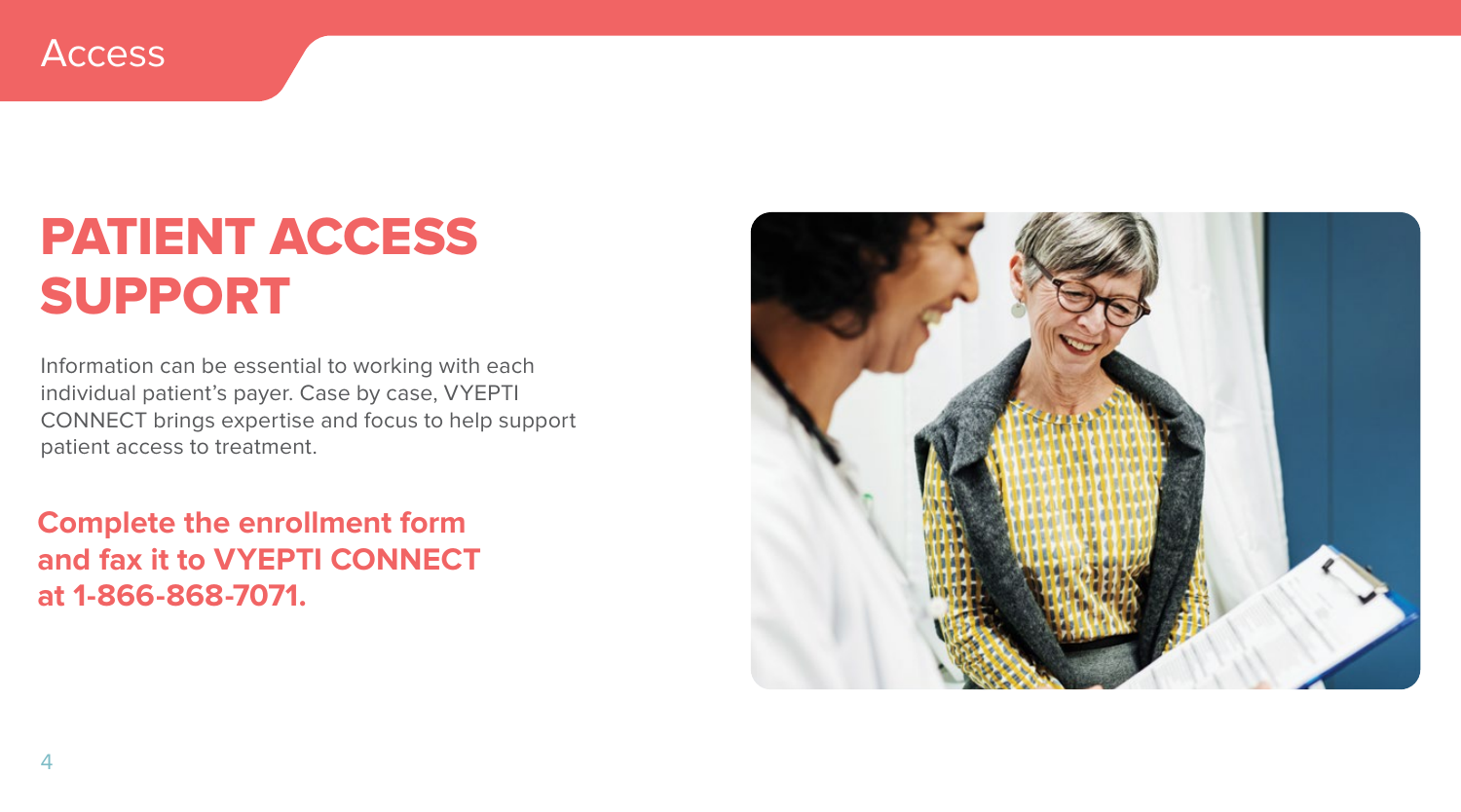## Access







#### **BENEFITS INVESTIGATION**

We investigate and provide information on patients' insurance benefits and coverage determinations for drug and site of care.



#### **PRIOR AUTHORIZATION (PA) SUPPORT**

We gather information on the payer's process for determining VYEPTI coverage, provide a blank PA form, and confirm patients' final coverage information.



#### **APPEALS SUPPORT**

We help provide information on the payer's denial appeal process and other decisions regarding VYEPTI coverage, and confirm patient's final coverage after the appeal is submitted.



#### **LIVE SUPPORT**

To speak with a VYEPTI CONNECT Liaison, call 833-4-VYEPTI, option 1, Monday through Friday, 8 am - 8 pm (ET). For access questions, speak directly with a Lundbeck Field Reimbursement Specialist.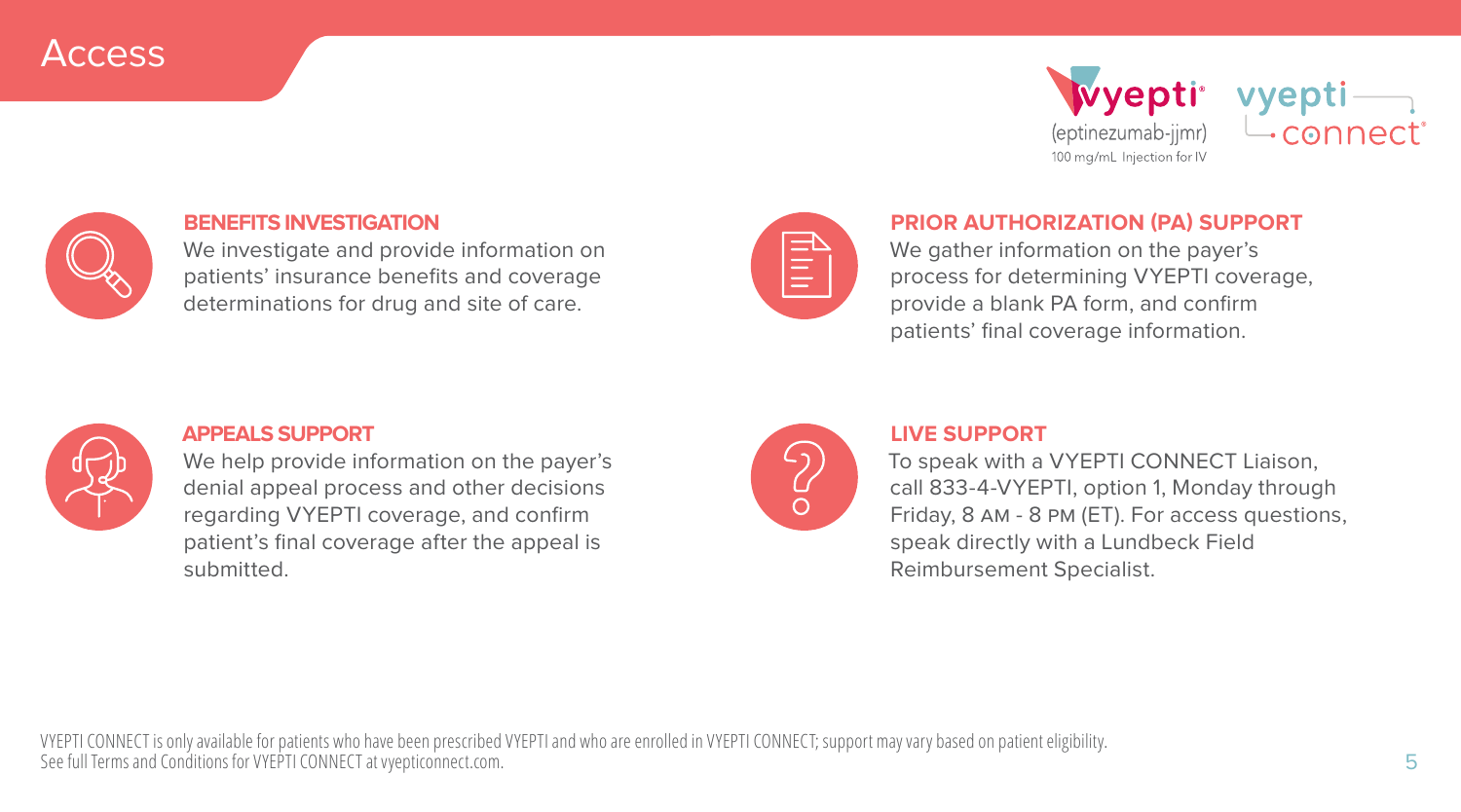## Treatment Support

# SPECIALTY PHARMACY AND SITE-OF-CARE **COORDINATION**

VYEPTI CONNECT provides treatment access support, checking insurance coverage and sending the prescription to the appropriate pharmacy or site of care.

**Complete the prescription section on the enrollment form if you would like to send the prescription to a specialty pharmacy or an alternate site of care.**

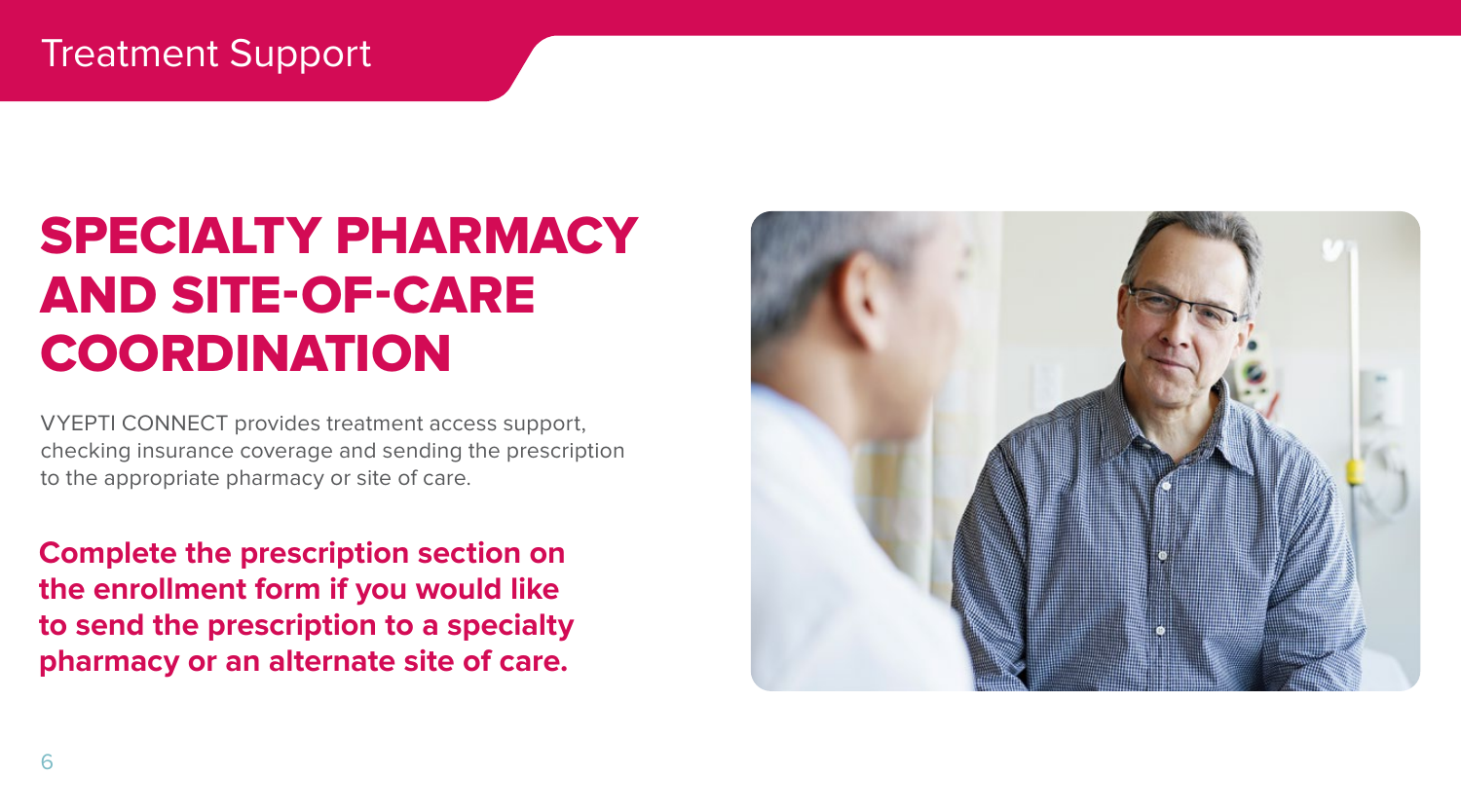## Treatment Support



vyepti  $\rightarrow$  connect



#### **PRESCRIPTION TREATMENT SUPPORT**

If you choose to obtain VYEPTI through one of our specialty pharmacies, make sure to complete the prescription section when submitting the enrollment form. We will confirm coverage and send the prescription.



#### **VYEPTI INFUSION LOCATOR**

VYEPTI CONNECT can help you locate infusion centers that are convenient for patients. You can also use the VYEPTI locator at [vyeptihcp.com/locator](http://vyeptihcp.com/locator) to find alternate sites of care in your patient's area.



#### **SITE OF CARE PRESCRIPTION COORDINATION**

If you choose to infuse your patient in an alternative site of care, make sure to complete the prescription section when submitting the enrollment form. We will confirm coverage of the alternate site of care and send to the infusion location.



#### **INFUSION REMINDERS**

You can opt to receive fax and phone reminders when an infusion appointment is coming up for your patients.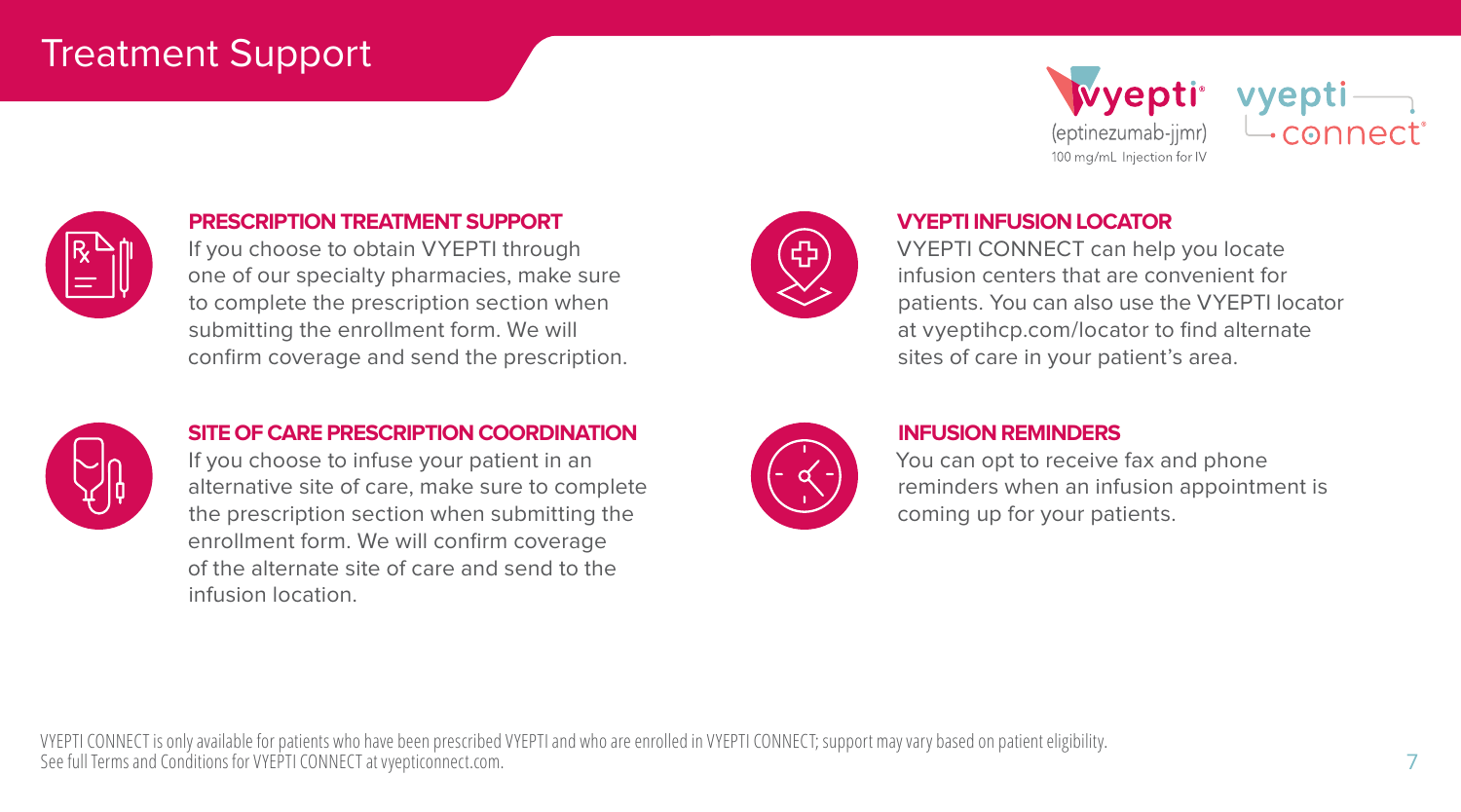## Copay Assistance

# VYEPTI CONNECT COPAY ASSISTANCE PROGRAM

Copay assistance is another way VYEPTI CONNECT may help eligible commercial patients start and stay on their prescribed VYEPTI treatment.

**Instruct your patients to complete the copay section of the enrollment form or apply online at [vyeptisavings.com](https://www.vyepti.com/savings-and-support#copay-assistance-program).**

Through the program, eligible commercially insured patients may pay as little as \$5 per infusion, every 3 months, for the product cost of VYEPTI. A maximum annual benefit limit of \$4000 and other restrictions apply.\*

VYEPTI CONNECT will determine eligibility. When enrollment is completed, you and your patients will receive a confirmation letter and eligible patients will receive program information.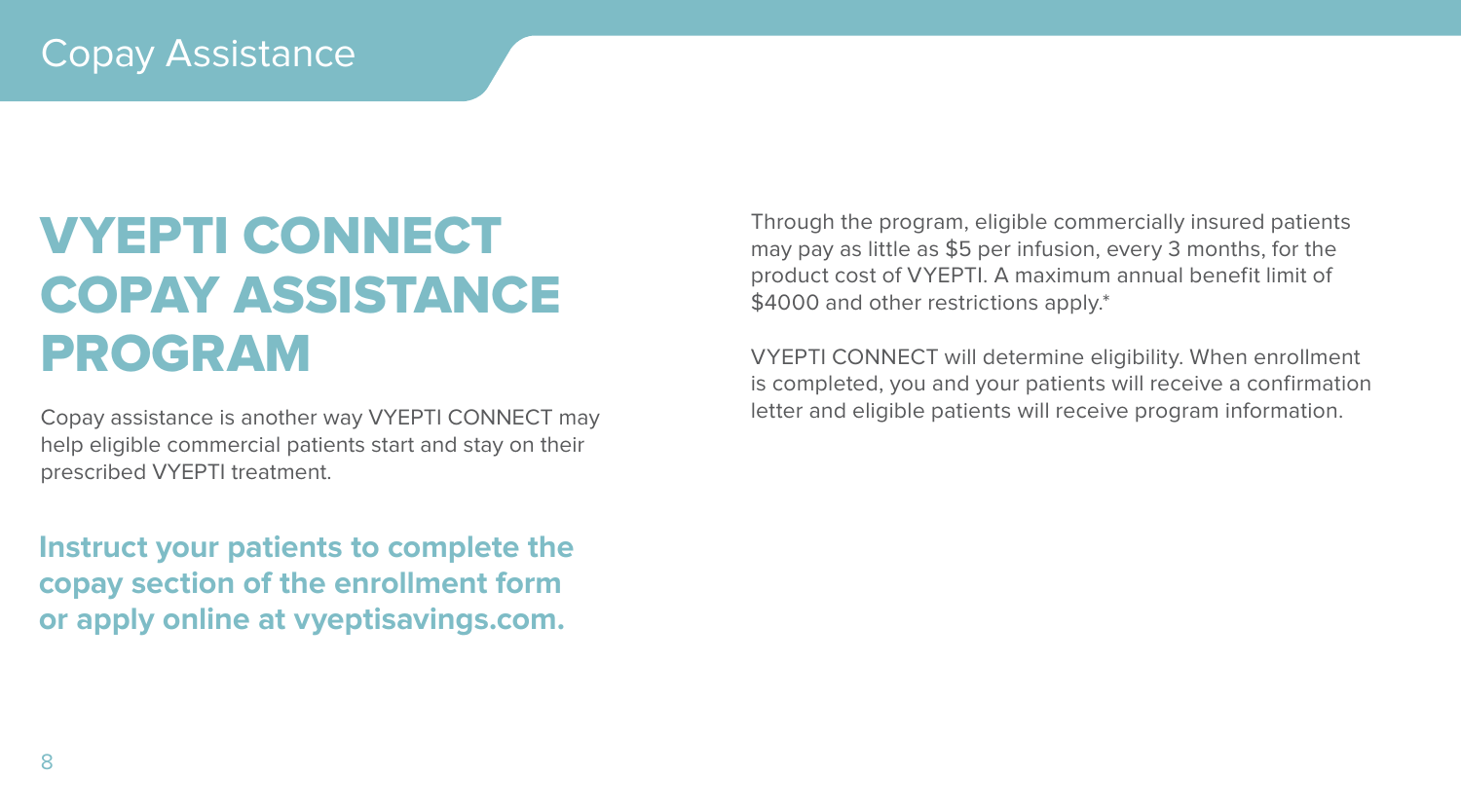## Copay Assistance







### **PATIENT ELIGIBILITY CRITERIA**

- Age 17 years or older
- Have commercial insurance that covers VYEPTI
- Have a valid prescription for VYEPTI that is not eligible for reimbursement through any state or federal healthcare programs
- Reside in the United States or Puerto Rico
- Meet all other eligibility requirements set forth in the VYEPTI CONNECT Copay Assistance Program Terms and Conditions\*

\*Patients are not eligible for financial assistance from the VYEPTI Copay Assistance Program if they are uninsured or if their prescription is eligible to be reimbursed, in whole or in part, by any state or federal healthcare programs, including but not limited to Medicare or Medicaid, Veterans Administration, Department of Defense, or TRICARE. See full VYEPTI Copay Assistance Program Terms and Conditions at [vyeptisavings.com.](https://www.vyepti.com/savings-and-support#copay-assistance-program)

VYEPTI CONNECT is only available for patients who have been prescribed VYEPTI and who are enrolled in VYEPTI CONNECT; support may vary based on patient eligibility. See full Terms and Conditions for VYEPTI CONNECT at [vyepticonnect.com.](https://www.vyeptihcp.com/vyepticonnect)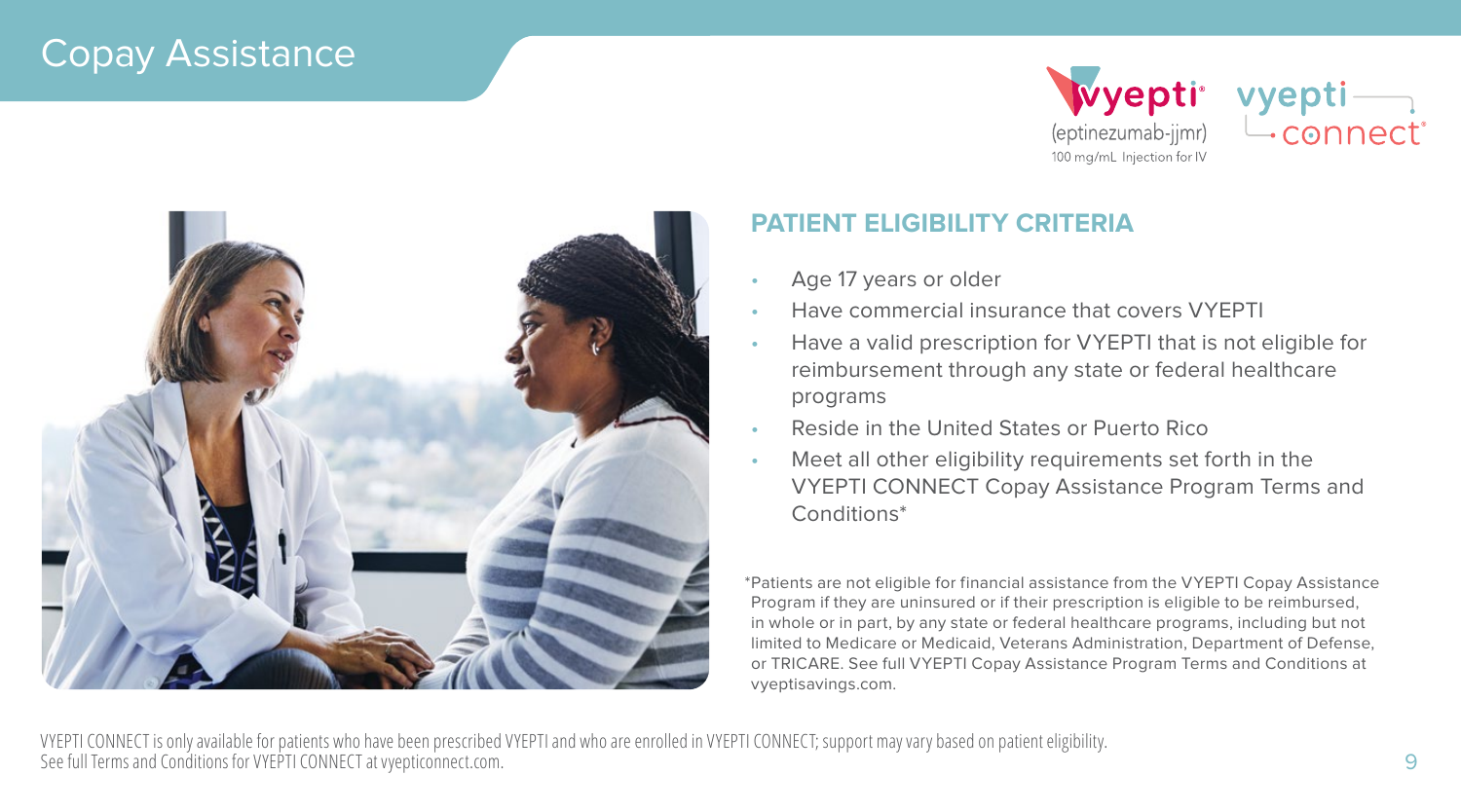## Nursing Support

# NURSING SUPPORT

With VYEPTI GO®, registered nurses are available 6 days a week to provide education, reminders, and tips to help support your patients throughout their infusion treatment journey.

**When you enroll your patient in VYEPTI CONNECT, eligible patients will also be automatically enrolled in VYEPTI GO.**

### **VYEPTI GO PROGRAM**

Enrollment in VYEPTI GO can:

- Provide information about VYEPTI and the infusion process
- Direct your patients to helpful resources
- If desired, connect patients with other people with VYEPTI experience through the MVP Mentor Program

VYEPTI GO nurses can provide patients additional information on preparing for infusions and help set expectations of the infusion process.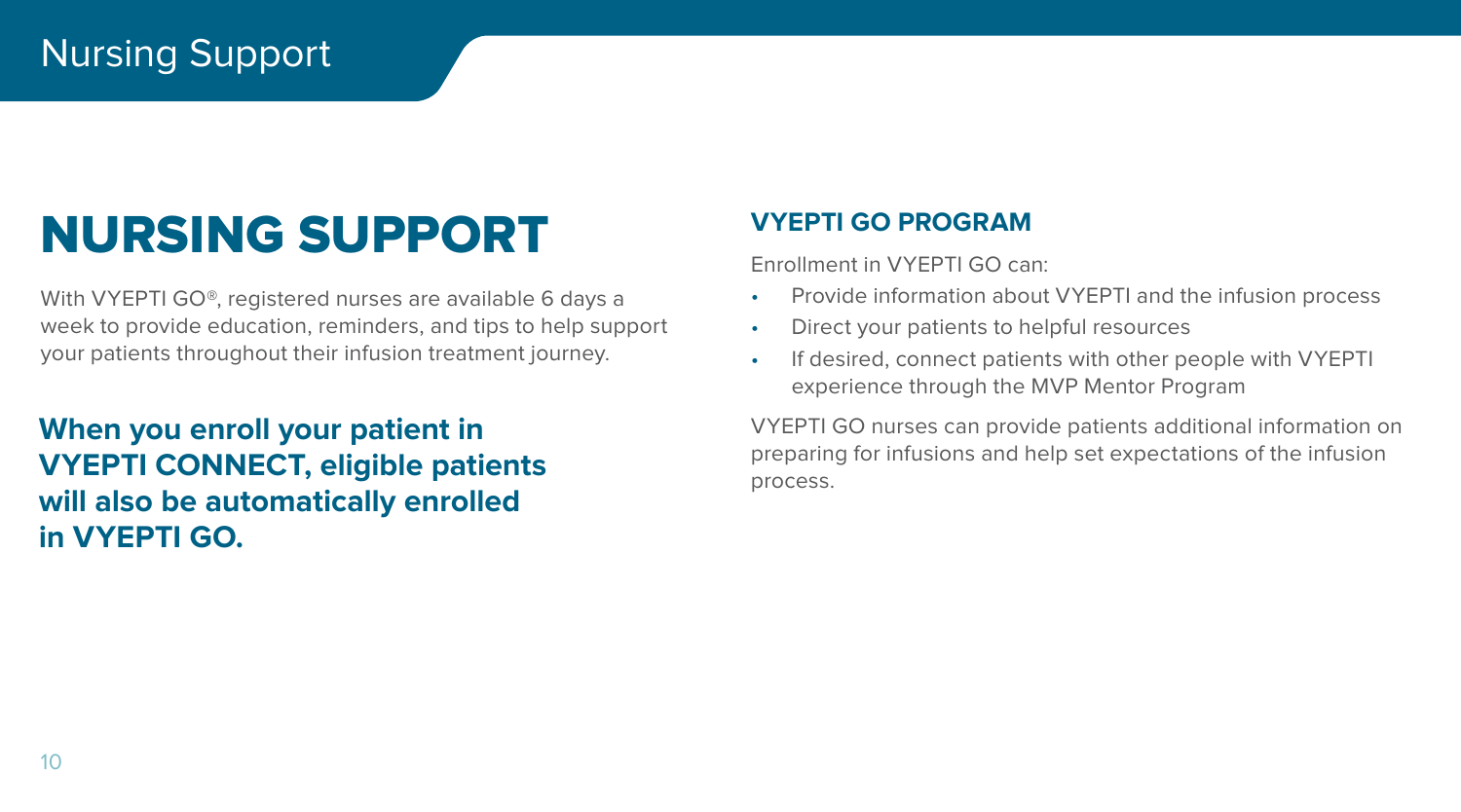## Nursing Support







**Patients can enroll online at vyeptigo.com. Connect can enroll in VYEPTI Go online Patients may also call 833-4-VYEPTI, Option X at [vyeptigo.com](https://www.vyepti.com/savings-and-support#enroll-vyepti-go). Patients may also call for more information or to enroll by phone. or to enroll by phone. Patients who are not enrolled in VYEPTI 833-4-VYEPTI, option 2, for more information** 

VYEPTI GO Office Hours: Monday through Friday, 8 am - 8 pm (ET).  $M_{\text{total}}$  and  $M_{\text{total}}$ , 8am - 8am (ET). Saturday, 10 AM - 2 PM (ET). **VYEPTI GO Office Hours:**

VYEPTI CONNECT is only available for patients who have been prescribed VYEPTI and who are enrolled in VYEPTI CONNECT; support may vary based on patient eligibility. See full Terms and Conditions for VYEPTI CONNECT at [vyepticonnect.com.](https://www.vyeptihcp.com/vyepticonnect)